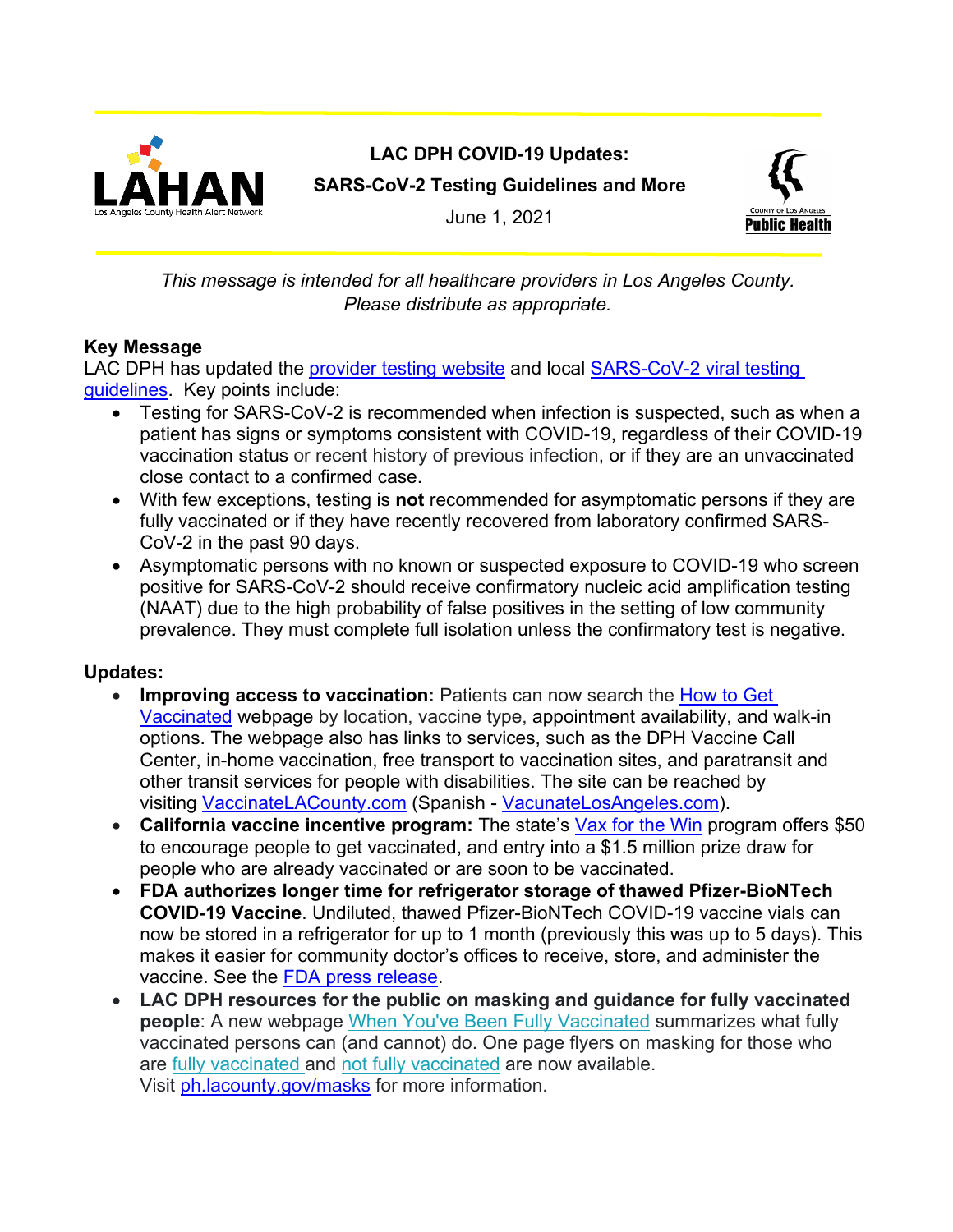## **Situation**

The number of [COVID-19 cases](http://publichealth.lacounty.gov/media/Coronavirus/data/index.htm) in LA County continues to remain low and stable. Over the past month, there has been a steady decline in hospitalizations and deaths and the latest 7-day viral test positivity is consistently <0.5%. More than half of persons age 16 and over in LA County have been fully vaccinated against COVID-19 and over 60% have received at least one dose. For more information see the recently updated LA County [vaccination dashboard.](http://www.publichealth.lacounty.gov/media/Coronavirus/vaccine/vaccine-dashboard.htm)

## **LAC DPH SARS-CoV-2 Testing Guidelines**

Currently FDA-authorized viral tests for SARS-CoV-2 (NAATs or antigen) can be used for both diagnostic and screening\* purposes. When choosing the type of test to use and when interpreting test results, it is important to consider the purpose of the testing (diagnostic or screening), the test performance characteristics (sensitivity and specificity), and the pre-test probability of infection. For a detailed discussion of COVID-19 test types, their use, and interpretation, see the [COVID-19 Testing](http://publichealth.lacounty.gov/acd/ncorona2019/testing/) page.

\*Regardless of FDA authorization, for the duration of the public health emergency, [CMS has](https://www.cms.gov/files/document/clia-poc-ag-test-enforcement-discretion.pdf)  [indicated](https://www.cms.gov/files/document/clia-poc-ag-test-enforcement-discretion.pdf) all SARS-CoV-2 diagnostic tests can be used on asymptomatic people.

#### **Diagnostic testing**

The goals of diagnostic testing are to identify persons actively infected with SARS-CoV-2 virus (based on symptoms or exposure) to help guide clinical and infection control decisions.

Diagnostic testing is indicated when infection is suspected, such as when the person:

• **Has signs or symptoms of COVID-19**

Individuals who have symptoms consistent with acute COVID-19 should be tested for SARS-CoV-2 infection regardless of vaccination status or recent history of previous infection.

• **Is a [close contact](http://publichealth.lacounty.gov/acd/ncorona2019/testing/guidelines/) to a confirmed case, if not fully vaccinated** Testing is not recommended for asymptomatic close contacts who are fully vaccinated\* or who have recovered from laboratory-confirmed COVID-19 within the past 3 months (90 days).

\*Exceptions where testing of fully vaccinated persons should be considered include persons who live or work in higher risk congregate settings (e.g. shelters, correctional and detention facilities, group homes), healthcare settings, and high-density workplaces (e.g., manufacturing or food processing plant).

• **Is part of an outbreak investigation and response and/or case investigation** Public health will guide testing decisions. Investigations may include testing of asymptomatic fully vaccinated persons and those with recent history of previous infection.

Nucleic acid amplification tests (NAATs) or antigen tests can be used for diagnostic testing. Negative results from less sensitive tests (e.g., antigen tests, some [NAATs\)](https://www.fda.gov/medical-devices/coronavirus-covid-19-and-medical-devices/sars-cov-2-reference-panel-comparative-data?utm_medium=email&utm_source=govdelivery) should be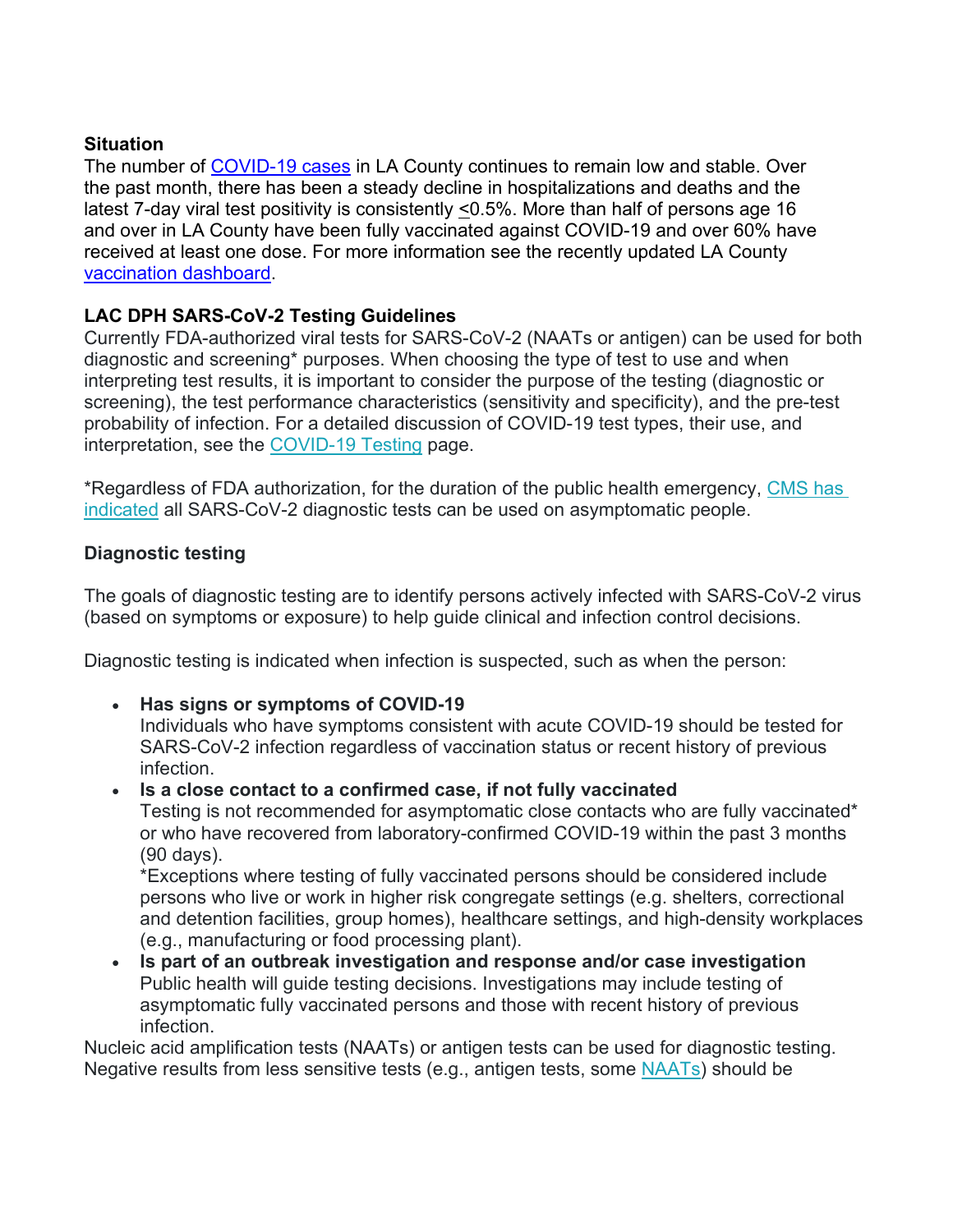considered presumptive and confirmation with a standard laboratory-based NAAT test (e.g., RT-PCR) is recommended if important for clinical management or infection control decisions.

### **Screening testing**

Screening testing is testing persons who have no signs or symptoms of COVID-19 and no known or suspected exposure to SARS-CoV-2.

The rationale for screening is to identify persons with pre-symptomatic or asymptomatic SARS-CoV-2 infection in order to prevent additional spread of the virus.

Screening, when done serially in settings with highly vulnerable residents such as SNFs, has been a useful additional infection control strategy in settings with frequent COVID-19 outbreaks and high levels of community transmission. With the advent of effective vaccines and lower community prevalence of virus, however, the utility of screening testing is less clear and may result in a high number of false positive tests.

While currently available viral tests perform well when there is a high pre-test probability of infection, this is not the case when used for screening low risk persons. The interpretation of a positive viral test in an asymptomatic person with no known or suspected exposure is unclear, and when performed in a low prevalence setting, the likelihood that it is a false positive test is high and confirmatory testing is recommended.

Despite this, until more of the population is fully vaccinated and more is known about the emerging variants, screening in some select settings is warranted. Current screening testing recommendations are primarily for persons who are not fully vaccinated in certain settings and as an additional layer of risk assessment for the residents in skilled nursing homes.

#### **Recommendations**

#### **Screening testing is not recommended for:**

• **Fully vaccinated persons**

To date, all published literature indicate that currently authorized vaccines are highly effective at preventing infection. With the few exceptions listed below, fully vaccinated people with no COVID-19-like symptoms and no known exposure should not be tested for SARS-CoV-2 infection and should be exempted from routine screening testing programs.

• **Persons who have recovered from laboratory confirmed COVID-19 within the past 90 days and are asymptomatic**

Recently infected persons are known to shed virus for up to 90 days after recovery and reinfection is unlikely to occur during this period. To avoid false positives due to detection of non-infectious viral particles, provided they remain asymptomatic, they should not be part of screening programs until at least 90 days after the onset of initial illness (or after the date of first positive viral test if they never had symptoms).